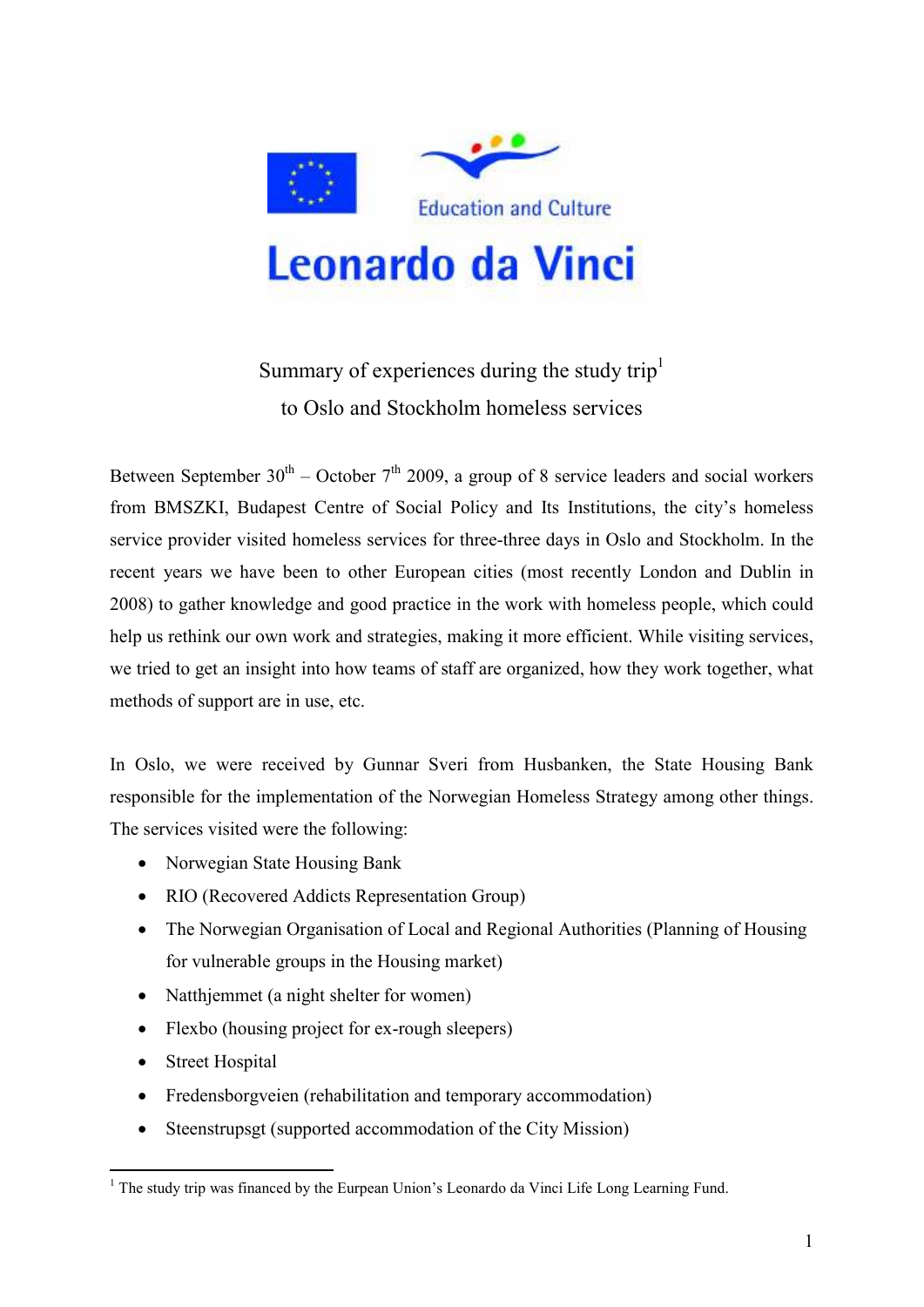• The Prison project (Salvation Army)

In Stockholm, our program was organized by Nina Ström, coordinator of homeless affairs in the City of Stockholm Social Department. We visited the following services (both belonging to NGOs and Stockholm city):

- Enheten för hemlösa (Stockholm City's Special Unit for the Homeless)
- Grimman (night shelter)
- Bostallet (short-term and temporary accommodation for homeless people, by the City Mission)
- Triaden (low-threshold hostel for people with addiction problems)
- City Mission Day Centre

We have prepared a detailed report about our experiences for our colleagues – in Hungarian. It contains the description of the homeless services we visited, as well as our understanding of how the system of provision is organized in Norway and in Sweden.

Here we try to summarize our overall impressions of what we saw, as well as some important lessons we have brought home with us. These points reflect just as much on the Hungarian practice as that of our hosts, of course.

We were impressed by the overall mentality of the people we met during our study trip. It seemed to us that it was not only staff working in social services, but also the general population who thought it worthwhile to spend money and energy on fighting for the social inclusion of homeless people with multi-problems. This, in our opinion, helps staff feel valued in their work, and proud about what they do. We also noticed that support workers could formulate the goals of their service very precisely, and they would measure success in accordance with these goals. Many times even small steps forward were considered as success, which might add to the professional contentment of the individual.

We found the system of case managers ("social sekretar") a useful one – it means that one social worker follows the homeless person throughout their journey, from the street to crisis accommodation and temporary accommodation to independent living, ideally. In Hungary homeless people collaborate with their key worker in the shelter/hostel most closely, which means that when they move, a new staff will start working with them, from scratch.